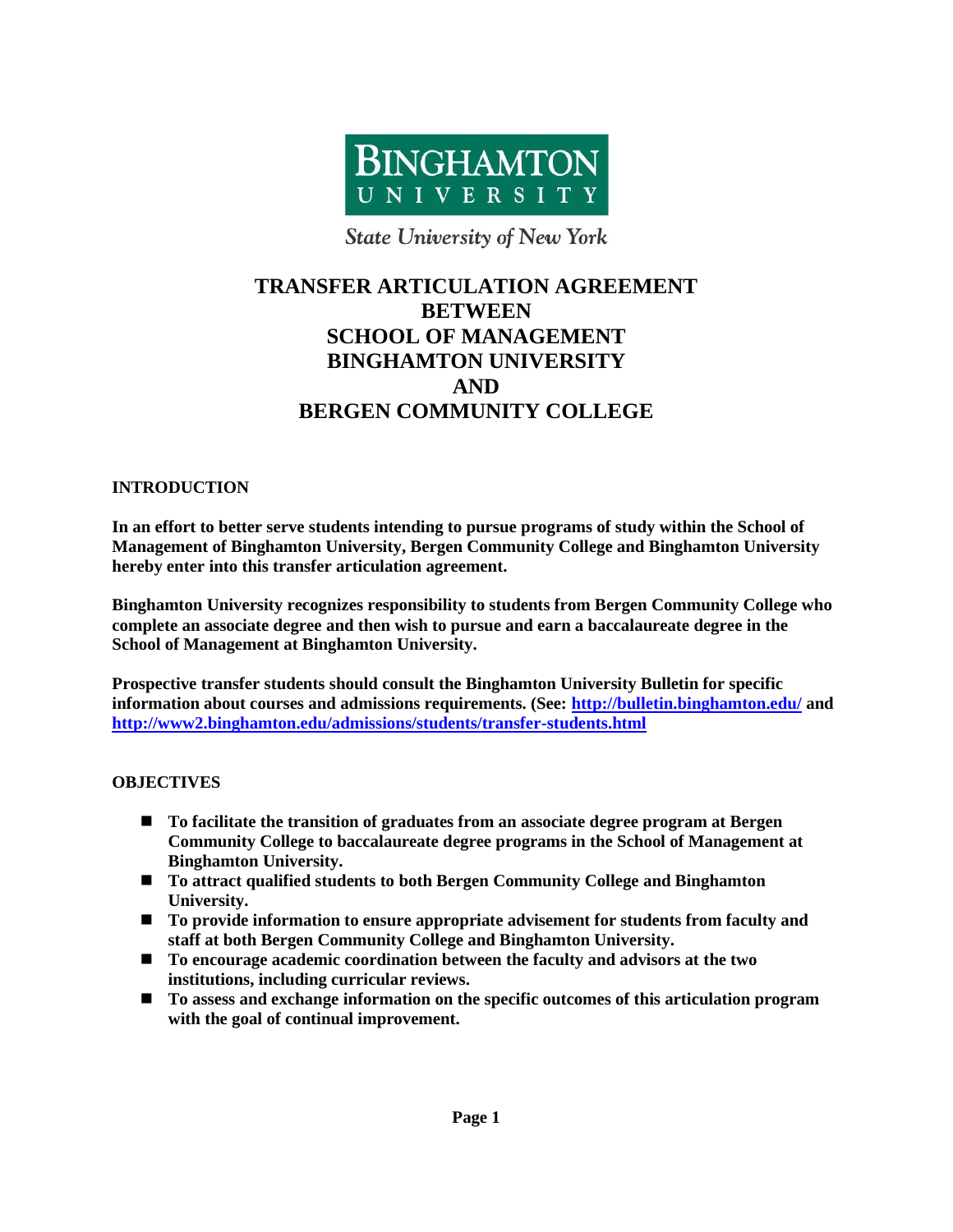## **TRANSFER ARTICULATION AGREEMENT BETWEEN**

## **SCHOOL OF MANAGEMENT BINGHAMTON UNIVERSITY AND BERGEN COMMUNITY COLLEGE**

**In March 2009 the School of Management of Binghamton University and Bergen Community College agree to enter into an articulation agreement as described by articles one through seventeen of the attached document and the Transfer Information/Curriculum Planning Guide. This articulation agreement will remain in effect until it is recertified or until it is terminated.**

**\_\_\_\_\_\_\_\_\_\_\_\_\_\_\_\_\_\_\_\_\_\_\_\_\_\_\_\_\_\_\_\_ \_\_\_\_\_\_\_\_\_\_\_\_\_\_\_\_\_\_\_\_\_\_\_\_\_\_\_\_\_\_\_\_\_\_\_\_**

**The undersigned agree to all the stipulations outlined in the attached documents.**

**\_\_\_\_\_\_\_\_\_\_\_\_\_\_\_\_\_\_\_\_\_\_\_\_\_\_\_\_\_\_\_\_ \_\_\_\_\_\_\_\_\_\_\_\_\_\_\_\_\_\_\_\_\_\_\_\_\_\_\_\_\_\_\_\_\_\_\_ Dr. Lois B. DeFleur Dr. G. Jeremiah Ryan President President**

**Binghamton University Bergen Community College** 

**Dr. Mary Ann Swain Dr. Gary Porter Provost and Vice President 1996 100 Provost and Vice President 100 Provost and Vice President Binghamton University**

 **for Academic Affairs Bergen Community College**

**\_\_\_\_\_\_\_\_\_\_\_\_\_\_\_\_\_\_\_\_\_\_\_\_\_\_\_\_\_\_\_\_\_ \_\_\_\_\_\_\_\_\_\_\_\_\_\_\_\_\_\_\_\_\_\_\_\_\_\_\_\_\_\_\_\_\_\_\_ Dean Upinder Dhillon Dean Lucy Caruso-Deane School of Management Division of Mathematics and Social Science Binghamton University Bergen Community College**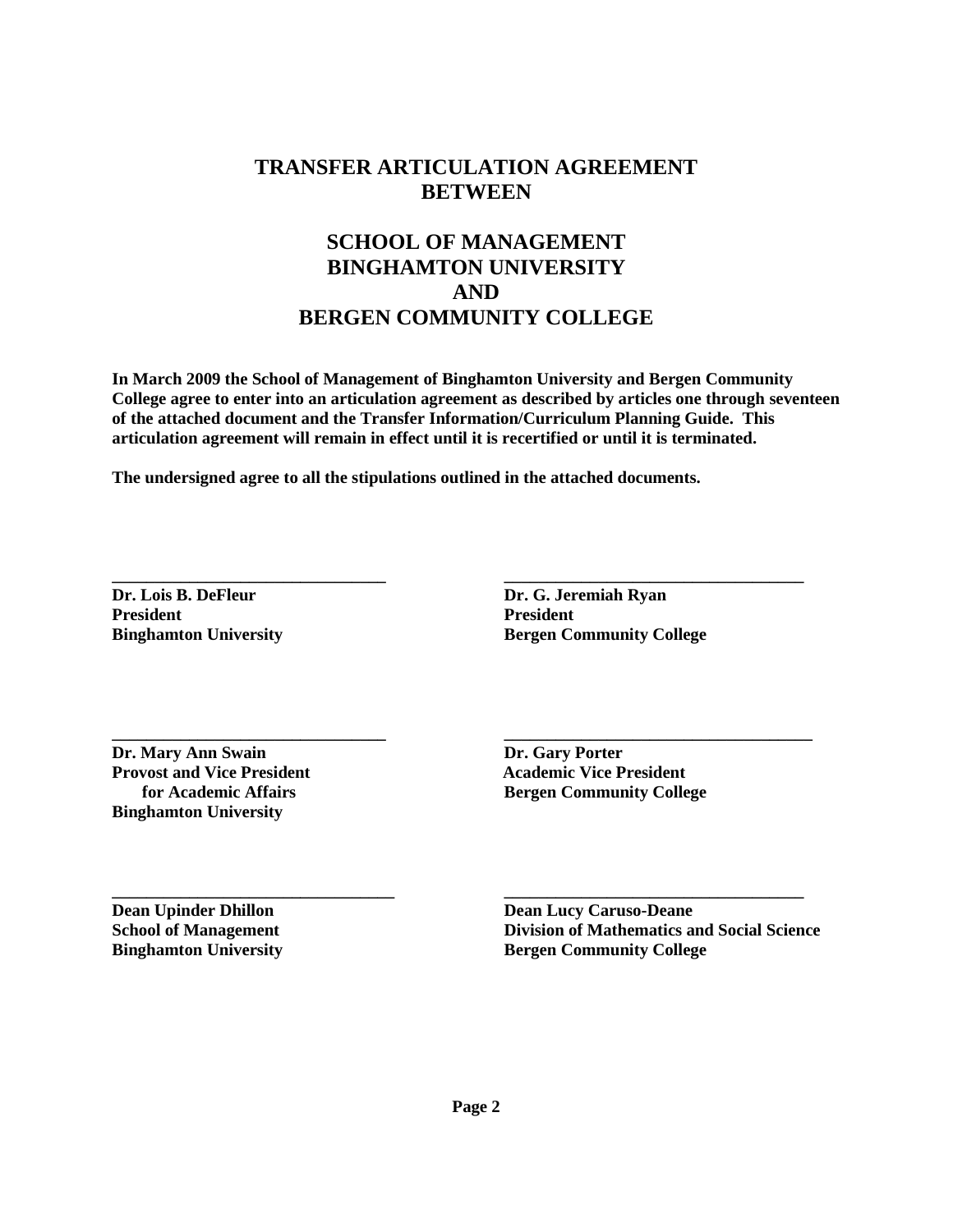# **ARTICLES OF ARTICULATION**

- **1. Under the provisions of this document, all Bergen Community College students who have graduated or who will graduate prior to enrollment at Binghamton with an Associate of Arts (AA) or an Associate of Science (AS) degree with a cumulative grade point average (GPA) of at least a 3.50 in courses toward that degree will be welcomed as applicants in the School of Management, provided that:** 
	- **All relevant and regular transfer admissions criteria are met, including**   $\bullet$ **consideration of the qualifications of the pool of other applicants for the semester of admission.**
	- **Space is available in the entering class.**
	- **A completed application is received by February 15 for the fall admission and November 1 for spring admission.**
	- **Microeconomics and macroeconomics and calculus or statistics are strongly**   $\bullet$ **considered in the admission review, since all 4 courses are pre-requisites for upper level management coursework.**
	- $\bullet$ **The application fee will be waived for students who complete an AA or AS degree at Bergen Community College and ONLY for students who apply using the COMMON APPLICATION ON LINE. In order to waive the application fee, the student must check the On Line Fee Waiver Request box located in the signature box of the application.**
- **2. Students wishing to take courses for credit and pursue a degree program in the School of Management must first be admitted into the School and pay the enrollment deposit by the deadline before registering for courses. Application Forms and requirements for application and admission are available at [http://www2.binghamton.edu/admissions/students/transfer](http://www2.binghamton.edu/admissions/students/transfer-students.html)[students.html](http://www2.binghamton.edu/admissions/students/transfer-students.html) including additional requirements for International Applicants.**
- **3. To receive a Bachelor of Science (BS) from the School of Management students must complete University General Education (GenEd) and School of Management requirements including specific requirements applicable to their degree program and concentration.**
- **4. For the baccalaureate degree from the School of Management 128 credits plus 2 credits of physical education courses are required and include both approved transfer credits and credits completed at Binghamton University. In completing these credits, the last 30 credits prior to graduation must be completed at Binghamton and a minimum of one-half of the management and accounting courses required for the baccalaureate degree in the School of Management must be taken at Binghamton.**
- **5. Because cross disciplinary study is encouraged, 64 credits of courses from other academic areas outside of management are generally required, such as arts and science or computer science. These 64 credits include a minimum of 30 GenEd credits and can be fulfilled through either transfer or Binghamton courses. Such courses may be transferred, provided that a grade of "C" or better is earned and provided that the course is not remedial, developmental, skill-oriented or job training that is non-academic based. In general internship and independent study credits do not transfer.**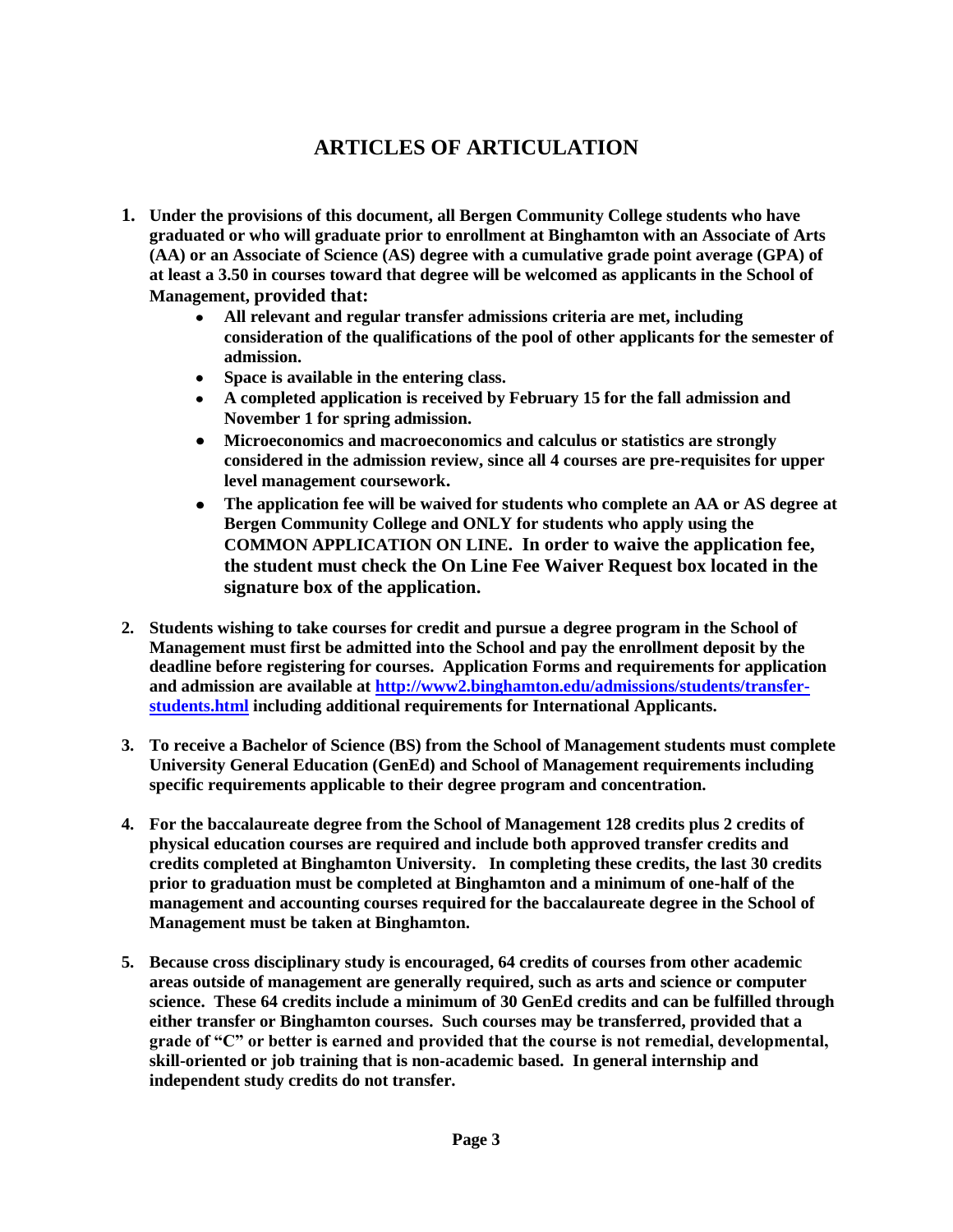- **6. This document and Transfer Information Sheet/Curriculum Planning Guide describe the requirements for the BS degree in the School of Management and the guidelines for the transfer of credits and courses from Bergen Community College. It also provides information about approved Binghamton University transfer course equivalencies that should be taken within the first two years of study at Bergen Community College which will fulfill University GenEd and/or School of Management requirements.**
- **7. The applicability of transfer credits toward GenEd and School of Management requirements is determined by School of Management Office of Academic Advising, and each transferring student will be assisted in charting a comprehensive curriculum plan allowing for graduation in a timely fashion.**

 **Please see <http://www2.binghamton.edu/som/curstudents/undergrad/advising/curriculum.html>**

- **8. Upon successful transfer into Binghamton University, Bergen Community College graduates will be granted "junior"status upon acceptance of 57 or more total transferred credits.**
- **9. Courses transferred will receive full credit as awarded by Bergen Community College, even if the equivalent Binghamton course award is a different number of credits, e.g. a three-credit course can fulfill a four-credit course requirement.**
- **10. Grades do not transfer, do not appear on the Binghamton transcript and do not affect the Binghamton grade-point average.**
- **11. Credits awarded through programs including Advance Placement (AP), International Baccalaureate (IB) and College Level Examination Program (CLEP) will also be considered for transfer. A minimum score of "3" or better on an AP examination and/or a score of "4" or better on the IB higher level examination will receive a credit award at Binghamton University.**
- **12. In order to graduate with a baccalaureate degree, students must meet the GenEd requirements established by the State University of New York and those in effect at Binghamton University. We accept courses taken at Bergen Community College as equivalent to GenEd requirements as specified in the attached Transfer Information/Curriculum Planning Guide.**
- **13. The attached Transfer Information/Curriculum Planning Guide describes the pre-requisites and requirements of the BS degrees in management and accounting at Binghamton University. It also lists specific GenEd courses to take at Bergen Community College which not only will fulfill a specific GenEd category, but also will fulfill a management degree course requirement such as microeconomics, macroeconomics, calculus or statistics. Please note, management courses at Bergen Community College potentially equivalent to a course numbered 300 or higher at Binghamton are considered junior level courses and transfer only after passing a validation examination.**
- **14. The Binghamton University Bulletin and Student handbook specify all policies and procedures. All students who participate in this agreement and enroll at Binghamton University are expected to adhere to all general administrative and academic policies and procedures. The School of Management may have other, more detailed information specific to its curricula.**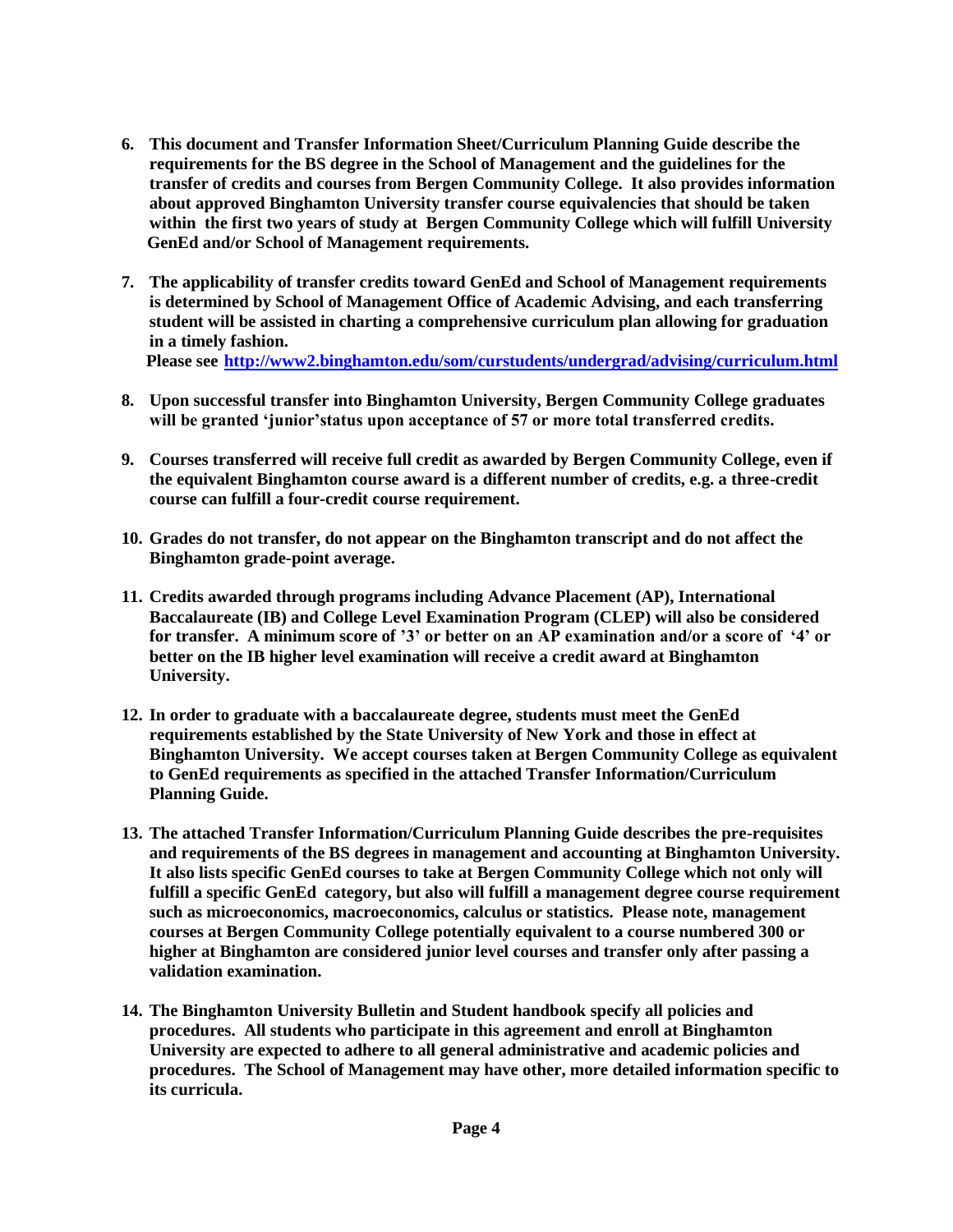- **15. Each institution hereby agrees to notify the other in the event of substantive changes in a course, programs or policies at its institution that would have an impact on this agreement, including the courses and provisions herein. Bergen Community College shall notify the School of Management anytime that course syllabi and/or contents are significantly altered, or if new courses should be reviewed for equivalency. Substantive changes to the degree program at Binghamton university will be reflected in the Bulletin and in the guide materials on the website, and due notification shall be made to Bergen Community College. All such notification shall be made as early as reasonable.**
- **16. Evaluation and renegotiation of this agreement will occur every 5 years. At the request of either party, a review of the contents and/or implementation of the agreement will be conducted by the institutions.**
- **17. Binghamton University and/or Bergen Community College will give not less than one calendar year"s written notice for a termination of the articulation agreement.**

**For additional information contact School of Management Office of Undergraduate Advising 607 777-2316 [bperry@binghamton.edu](mailto:bperry@binghamton.edu)**

**<http://www2.binghamton.edu/som/curstudents/undergrad/advising/index.html>**

**Transfer Information Sheet/ curriculum Planning Guide is a part of this agreement and is attached as page 6.**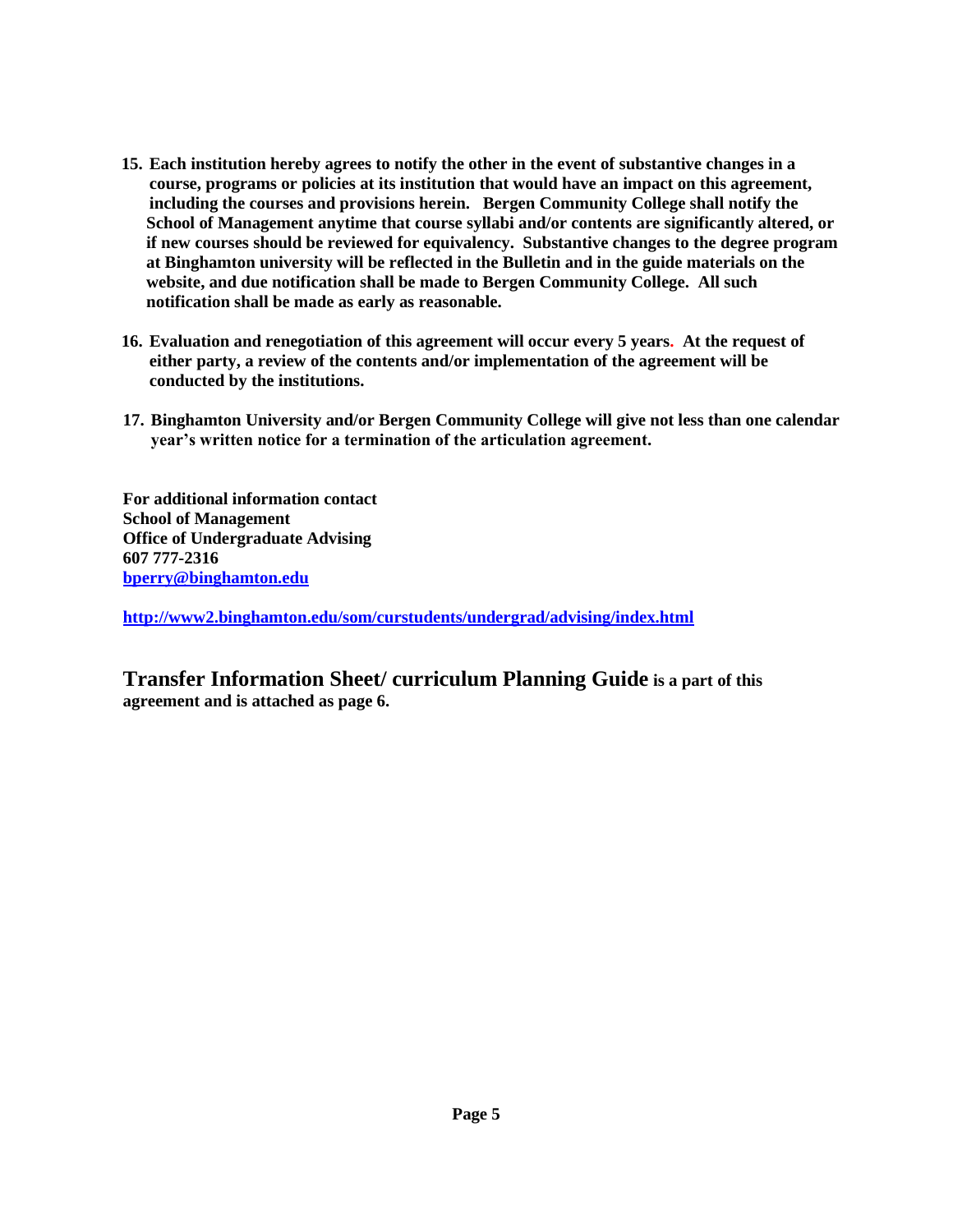### **TRANSFER INFORMATION SHEET/CURRICULUM PLANNING GUIDE BETWEEN BERGEN COUNTY AS IN BUSINESS ADMINISTRATION AND BINGHAMTON UNIVERSITY**

| <b>Course</b>                                   | <b>Name</b>                      | <b>BU equivalent</b>                                        | <b>Credits</b> |
|-------------------------------------------------|----------------------------------|-------------------------------------------------------------|----------------|
| <b>Semester 1</b>                               |                                  |                                                             |                |
| <b>ACC 110</b>                                  | <b>Financial Accounting</b>      | <b>ACCT 211</b>                                             | 3              |
| <b>BUS 101</b>                                  | <b>Intro to Business</b>         | <b>Management Elective</b>                                  | 3              |
| <b>SPE 111</b>                                  | <b>Speech Communication</b>      | <b>General Education "Oral</b><br><b>Communication (O)"</b> | 3              |
|                                                 | <b>Dynamics of Health &amp;</b>  | <b>General Education "Both</b>                              |                |
| <b>WEX 101</b>                                  | <b>Fitness</b>                   | <b>Activity &amp; Wellness (B)"</b>                         | $\mathbf{2}$   |
|                                                 |                                  | <b>General Education</b>                                    |                |
| <b>WRT 101</b>                                  | <b>English Comp I</b>            | "Composition (C)"                                           | 3              |
|                                                 |                                  | MATH 221 - GenEd Math                                       |                |
| <b>MAT 280 or</b>                               | <b>Calculus I</b>                | Reasoning (M)                                               | 3              |
| <b>MAT 223</b>                                  | <b>Calculus for Business</b>     |                                                             |                |
| <b>Semester 2</b>                               |                                  |                                                             |                |
| <b>ACC 210</b>                                  | <b>Managerial Accounting</b>     | <b>ACCT 212 **</b>                                          | 3              |
|                                                 |                                  | <b>General Education</b>                                    |                |
| <b>WRT 201</b>                                  | <b>English Comp II</b>           | "Composition (C)"                                           | 3              |
|                                                 | <b>Introduction to Computer</b>  |                                                             |                |
| <b>CIS 158</b>                                  | <b>Science</b>                   | <b>CQS 111</b>                                              | 3              |
| ART, CIN, DAN, LIT,                             | Art, Cinema, Dance,              | <b>General Education</b>                                    |                |
| MUS, THR, WRT 204                               | Literature, Music, Theater,      | "Aesthetics (A)" and                                        |                |
| or 205                                          | or Creative Writing              | "Humanities (H)"                                            | 6              |
| <b>BUS 233</b>                                  | <b>Business Law I</b>            | <b>BLS 111</b>                                              | 3              |
| <b>Semester 3</b>                               |                                  |                                                             |                |
|                                                 | <b>Wellness and Exercise</b>     |                                                             |                |
| <b>WEX</b>                                      | <b>Science</b>                   | <b>HPE elective</b>                                         | 1              |
| <b>MAT 150</b>                                  | <b>Statistics</b>                | <b>CQS 112</b>                                              | 3              |
| LAN 206, 207, 217,<br>224, 227, 234, 235,       |                                  |                                                             |                |
| 236, 237, 238, 239,                             |                                  |                                                             |                |
| 250, LIT 201 - 228,                             | Language, Literature or          |                                                             |                |
| WRT 201, 202, 204,                              | <b>Writing advanced (non-</b>    |                                                             |                |
| 205                                             | introductory) courses            | <b>Humanities electives</b>                                 | 6              |
| BIO 101, 103, 104,                              |                                  |                                                             |                |
| 107, 108, 109, 115,                             |                                  |                                                             |                |
| 130, 131, 201, 202,                             |                                  |                                                             |                |
| 203, 209, 210, 211,                             |                                  |                                                             |                |
| 215, 227, or 228, CHM<br>140/141, 212, 240/241, |                                  |                                                             |                |
| 260, or 262, ESC 111,                           |                                  |                                                             |                |
| 112, 113, or 114, PHY                           | <b>Biology, Chemistry, Earth</b> |                                                             |                |
| 186, 280, 286, 290, or                          | <b>Science, or Physics lab</b>   | <b>General Education</b>                                    |                |
| 291                                             | course                           | "Laboratory Science (L)"                                    | 4              |
|                                                 |                                  | <b>ECON 162 GenEd Social</b>                                |                |
| <b>ECO 101</b>                                  | <b>Macroeconomics</b>            | Science (N)                                                 | 3              |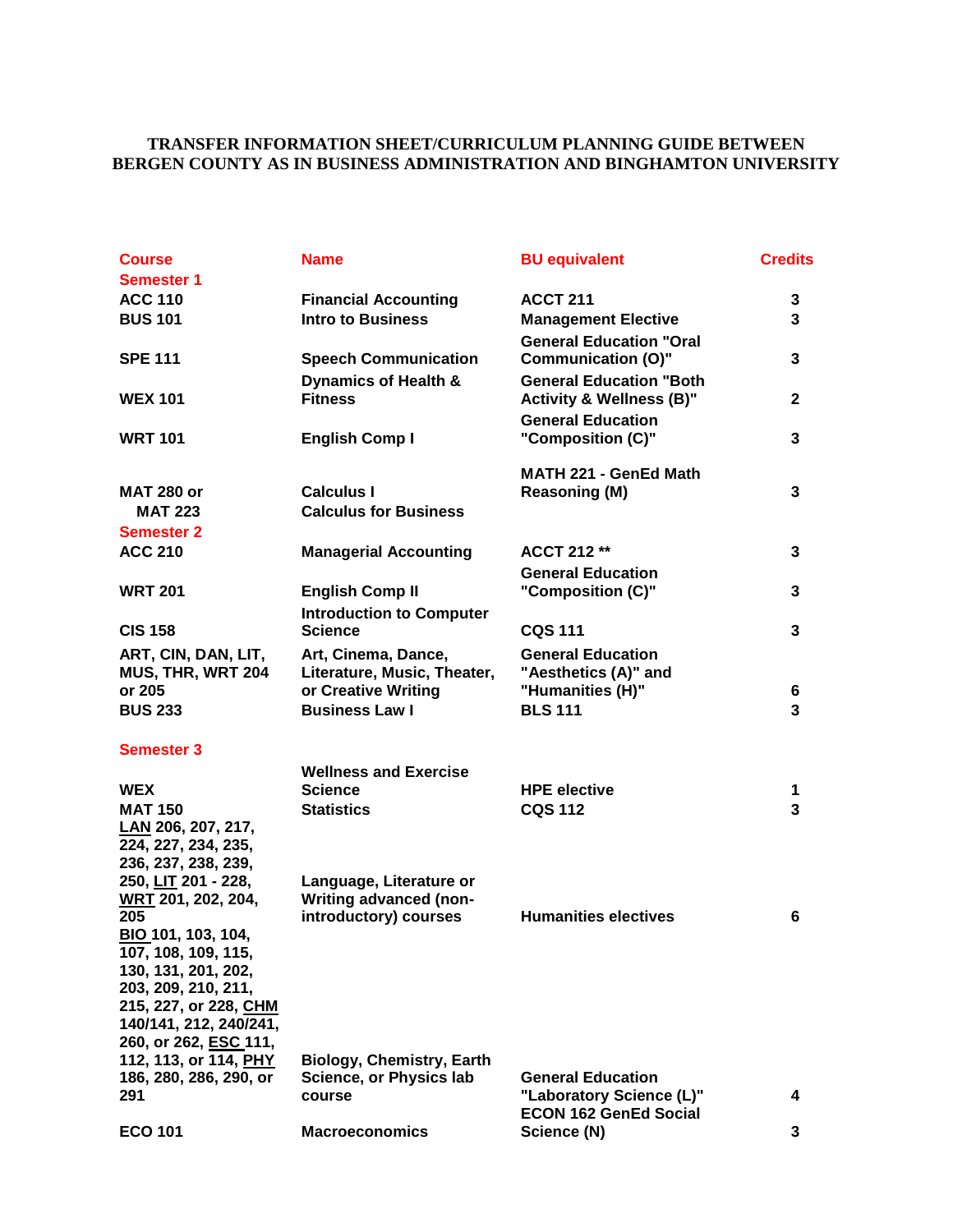| <b>Semester 4</b>         |                                                                                |                                                         |       |
|---------------------------|--------------------------------------------------------------------------------|---------------------------------------------------------|-------|
|                           |                                                                                | <b>General Education "Pluralism"</b><br>(P)" or "Global |       |
| HIS 101 - 195             | <b>US or World History</b>                                                     | Interdependencies (G)"                                  | 3     |
| LAN level I, II, or III   |                                                                                |                                                         |       |
| courses                   | Foreign Language<br>any Biology, Chemistry,<br><b>Earth Science or Physics</b> | <b>General Education</b>                                | 3     |
| <b>BIO, CHM, ESC, PHY</b> | course                                                                         | elective                                                | 4     |
|                           |                                                                                | <b>ECON 160 GenEd Social</b>                            |       |
| <b>ECO 201</b>            | <b>Microeconomics</b>                                                          | Science (N)                                             | 3     |
|                           |                                                                                |                                                         | 62 to |
|                           |                                                                                | <b>Total Transfer Credits</b>                           | 65    |
|                           |                                                                                |                                                         |       |

**Page 6**

#### **Important Notes**

- **1. Try to complete most of the SUNY GenEd requirements during the first 2 years.**
- **2. Grades of C or better are required to transfer courses.**
- **3. The foreign language requirement for all students is study through the Intermediate 1 level of one language or through the Elementary 2 level of 2 languages. Waivers are possible if your native language is not English or if completed sufficient high school language study.**
- **4. \*\* Managerial Accounting only transfers for students entering the BS in Mgmt program. Acct majors do not take Managerial Acct and so this course would not transfer for them. Business Law 2 would be an appropriate substitution for prospective ACCT majors.**

**This transfer guide outlines a plan of study that allows for efficient completion of the bachelor's degree program with recognition of transfer credit equivalencies. Admission to Binghamton University is very competitive and satisfactory completion of equivalent courses or an associates degree is not a guarantee of admission.** 

**Recommended Application dates**

**For the Fall Semester – Feb. 15 For the Spring Semester – Nov. 1**

**Early is better.**